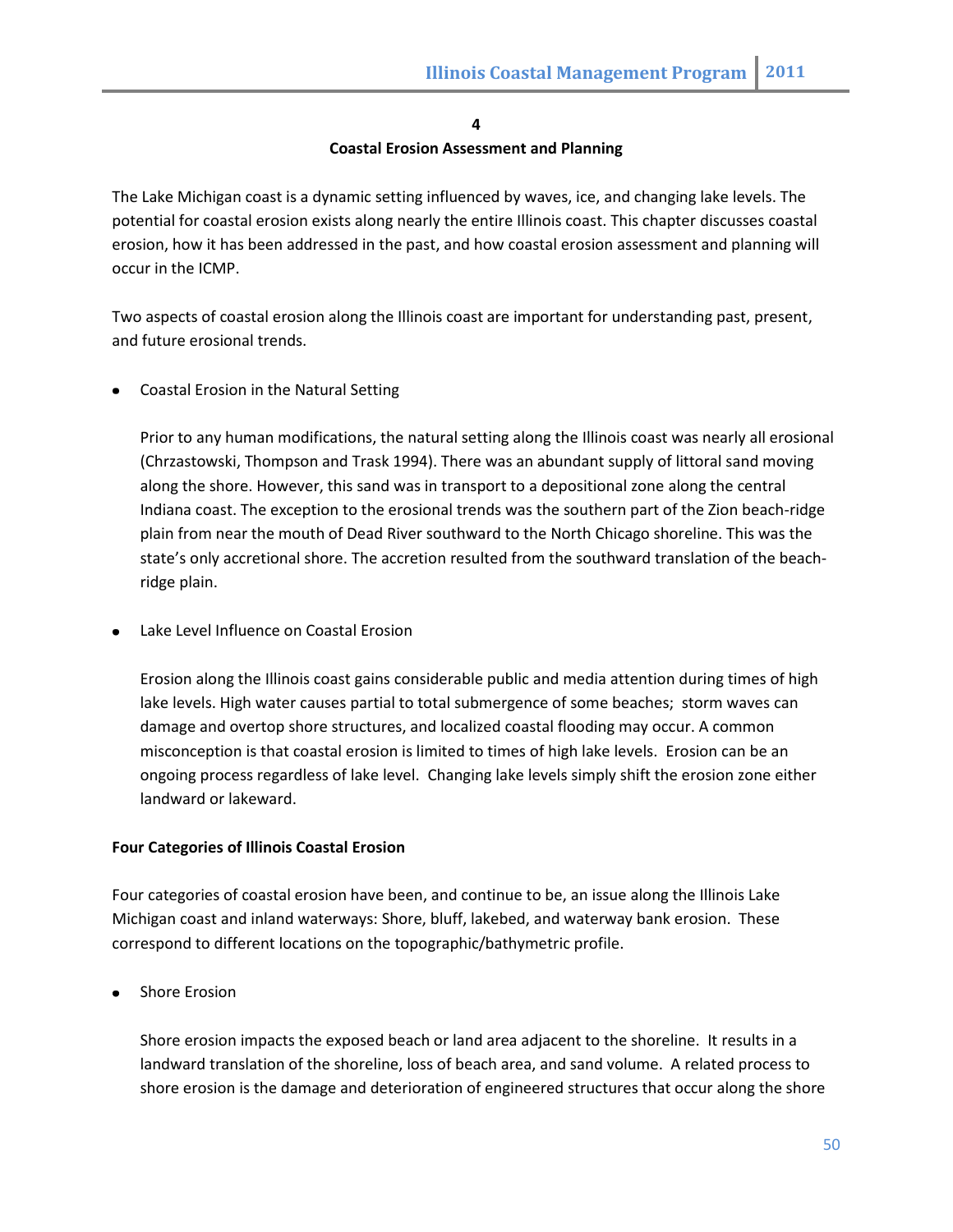such as revetments, riprap, groins, bulkheads and breakwaters. Because of the important role of shore protection structures to stabilize the land/water interface, damage and deterioration of these structures can be equally important as any beach area or land area erosional loss.

## Bluff Erosion

The Illinois bluff coast was near continuously eroding (*e.g.,* Atwood and Goldthwait 1908; Illinois Division of Waterways 1958). The bluff erosion commonly involved wave erosion cutting into the toe of the bluff and undermining the bluff slope. The bluffs could also erode due to either surface runoff or ground water moving over or through bluff materials. In the late 1970s to 1990s, substantial shore protection was installed to halt bluff erosion. By 2000, a survey of the bluff coast determined that wave-induced bluff erosion was active along no more than about 600 feet of the entire bluff coast (Chrzastowski 2000).

### Lakebed Erosion

"Lakebed erosion" refers to underwater erosion across the bed of the lake. This erosion does not refer to the sand or gravelly sand that may occur along the lake bottom. Lakebed erosion refers to the erosion across the cohesive layers of glacial till or clay that underlie the sand. This type of erosion is also referred to as "Lakebed downcutting," or simply "Downcutting." The cause is wave and current action, as well as ice.

Lakebed erosion is non-reversible because the loss of cohesive material cannot be replaced other than by a new glacial episode. The long-term impact of lakebed erosion is the lowering of the lakebottom profile. As a result, deeper water occurs closer to shore, and the profile is steeper between the beach and nearshore. The deeper water, and steeper profile, allow larger waves to impact the shore. This can increase the potential for erosion along the beaches and the toe of the bluffs.

Waterway Bank Erosion

Banks along the inland waterways are subject to erosion by undermining, and slope instability. Bank erosion can result from natural processes, or human activity such as from boat wakes.

#### **Historical Mitigation of Coastal Erosion**

A variety of coastal erosion mitigation approaches along the Illinois coast have been used over time. Hardening the shore with engineered structures is the most common practice. In recent decades, there has been greater interest in using "soft" solutions to retain sand volume, such as beach nourishment alone or in combination with hard structures to retain sand volume.

Shore-Protection Structures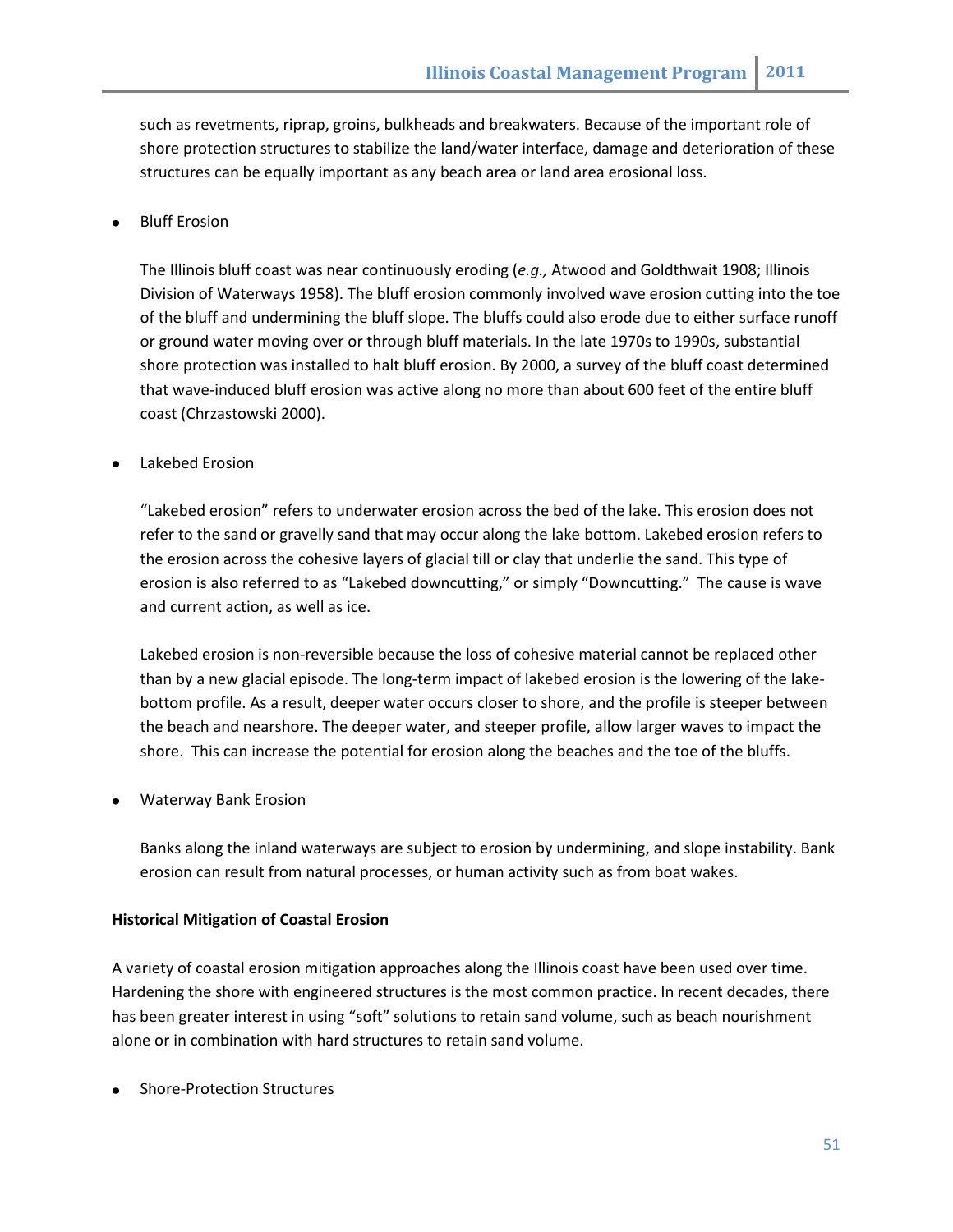A variety of shore-protection structures occur along the Illinois coast such as groins, riprap, revetments, and breakwaters. Many of the early shore-protection structures relied on timber to form the walls for rock-filled cribs in breakwaters and groins. Steel sheetpile is now the primary material for facing groins, jetties, and the base of stepped revetments. Quarry stone and reinforced concrete are also common materials.

Headland Beach Systems, are a type of shore protection that also provide recreational and aesthetic benefits. These engineered pocket beaches are held by groins or rubble-mound breakwater headlands. These beach systems have the advantage of: 1) creating a contained beach that is not dependent on any influx of sand from littoral transport, and 2) creating a beach that will minimize loss of sand to littoral transport. The headland beach systems have been used extensively on the bluff coast along private residential properties.

Lakefill

Filling in the shallow nearshore area to create new land and establish a more lakeward shoreline position has been used as a means of shore protection, particularly along the Chicago lakefront. The lakefill results in a durable new shoreline edge that can be built to withstand direct wave and ice impact, and be more erosion-resistant than the pre-lakefill shoreline.

Beach Nourishment

Beach nourishment is used along many of the municipal beaches and, to a limited degree, along private lakeshore properties. The most rigorous beach nourishment is done at Illinois Beach State Park. Maintaining the state park shore to be free of any additional shore protection, or offshore structures, is a long-term coastal management objective for the state park (Illinois Department of Natural Resources 2001).

# **Permitting Projects for Coastal Erosion Control -** *General*

Two agencies are responsible for reviewing and permitting construction along the Illinois coast. They also are responsible for controlling coastal erosion. On the state level, permitting is done by the Office of Water Resources (OWR), Lake Michigan Management Section, of the Illinois Department of Natural Resources (IDNR). On the federal level, permitting is done by the USACE, Chicago District Regulatory Branch. In general, for both agencies, no projects are permitted that are deemed potentially disruptive to the movement of littoral transport along the beaches and nearshore areas. An exception to this restriction might include structures that will trap sand, but will have a sand management plan, which provides for the bypass or backpass of sand that is captured.

An IDNR permit is required for any shore protection that involves building a beach. This requirement includes the filling of the beach to the maximum capacity of computed sand retention, and, in addition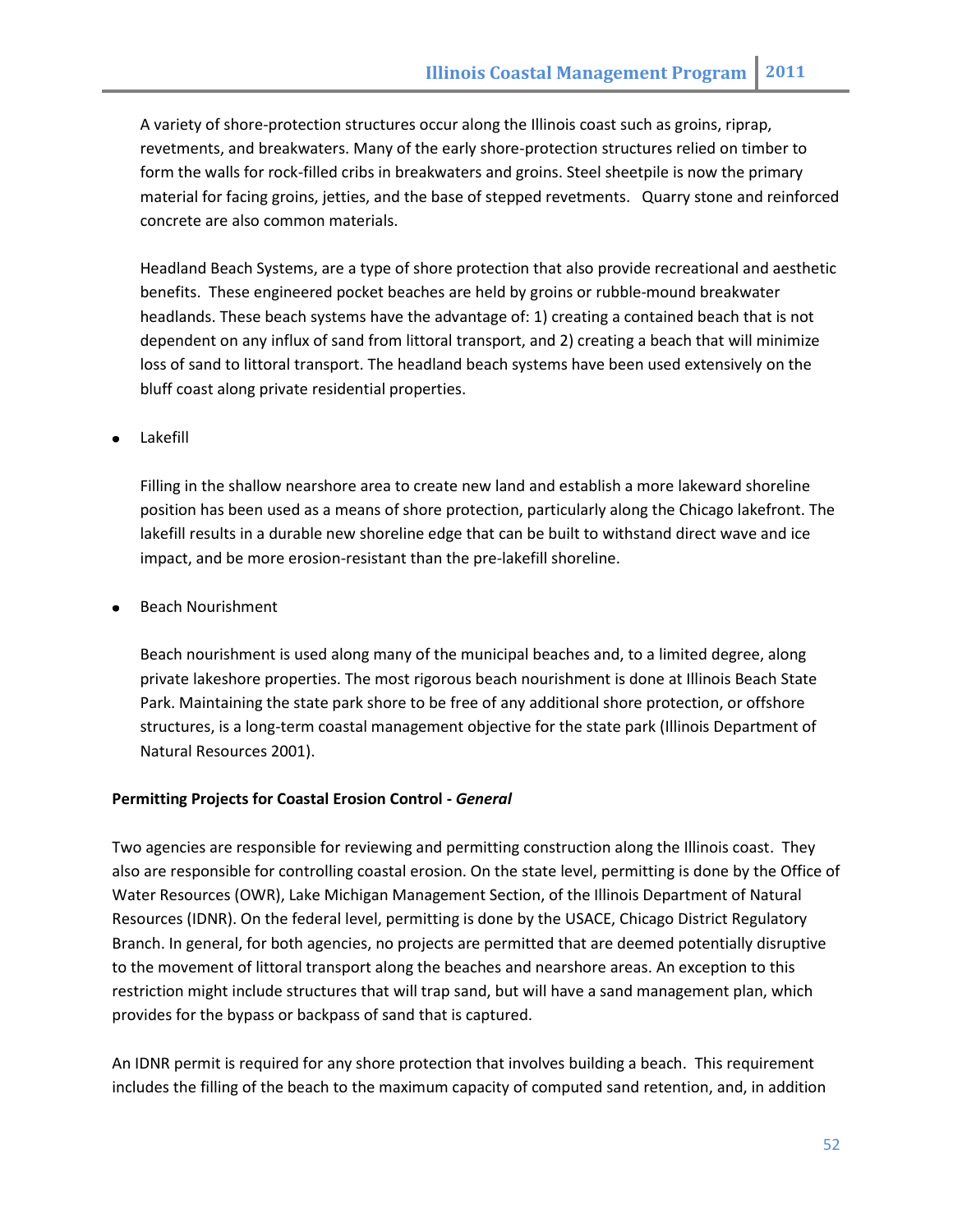to this capacity volume, including a 20 percent overfill. This overfill assures sand is available, if needed for any unforeseen adjustment to the beach and nearshore profile. The IDNR distributes public notices for any permit applications, allowing public review for proposed project plans. There is a 30-day period for written comments, and no work can begin until the permit is issued.

The wide range of historical lake-level fluctuation, (6.3 feet; see Chapter 2), results in a need for shore protection that has direct interaction with lake water only during times of extremely high lake levels. An example is the revetments built at the toe of the bluffs. Although these revetments may have some wave impact during extreme storms, commonly a beach may exist adjacent to the revetment. Only at times of higher lake levels might the still water be in contact with the structure.

Permits are required for shore-protection structures for both private, and public, lakeshore property to be built extending onto the lake bottom. This is despite the lake bottom being state land held in public trust. Filling of lakeshore land is conditionally permitted by Illinois state law as long as the filling serves a public benefit. An example is the creation of the parkland along the Chicago lakefront.

Both the IDNR and the USACE, Chicago District, permit lakeshore construction to the Ordinary High Water Mark (OHWM). This is the typical or "ordinary" high level to which the lake water will rise in longterm fluctuation. Most often, the lake level is below this elevation.

In some coastal states, the OHWM defines the boundary between private property and public beach. In Illinois, private property and riparian rights along the Illinois coast extend to the calm water shoreline and migrate landward or lakeward with changing lake level (Illinois case law: Brundage v. Knox, 1917).

As defined by the USACE, the OHWM along the Illinois coast is 581.5 feet (177.2 m) relative to the International Great Lakes Datum (IGLD-85). Only shore construction that occurs below this elevation is subject to permitting by the IDNR and the USACE.

# **Permitting Projects for Coastal Erosion Control -** *Specifics*

Both private and public construction activities in Lake Michigan require Illinois Department of Natural Resources, Office of Water Resources' (IDNR/OWR) authorization, pursuant to the *"Rivers, Lakes and Streams Act of 1911"* (615 ILCS 5) and IDNR/OWR (Part 3704) *"Regulation of Public Waters".* Both the IDNR/OWR and the USACE use the ordinary high water elevation, 581.5 ft. International Great Lakes Datum-1985 (IGLD-85) to determine whether a permit is required. Construction activities proposed at or lakeward of that elevation require IDNR/OWR authorization. IDNR/OWR permits are issued jointly with the Illinois Environmental Protection Agency (IEPA). The following two types of shore protection permits are issued for work in Lake Michigan:

General Permits No. 1-LM are issued for minor shore parallel protection projects that do not exceed a length of 300 ft., and which meet the special conditions of that general permit. Examples of these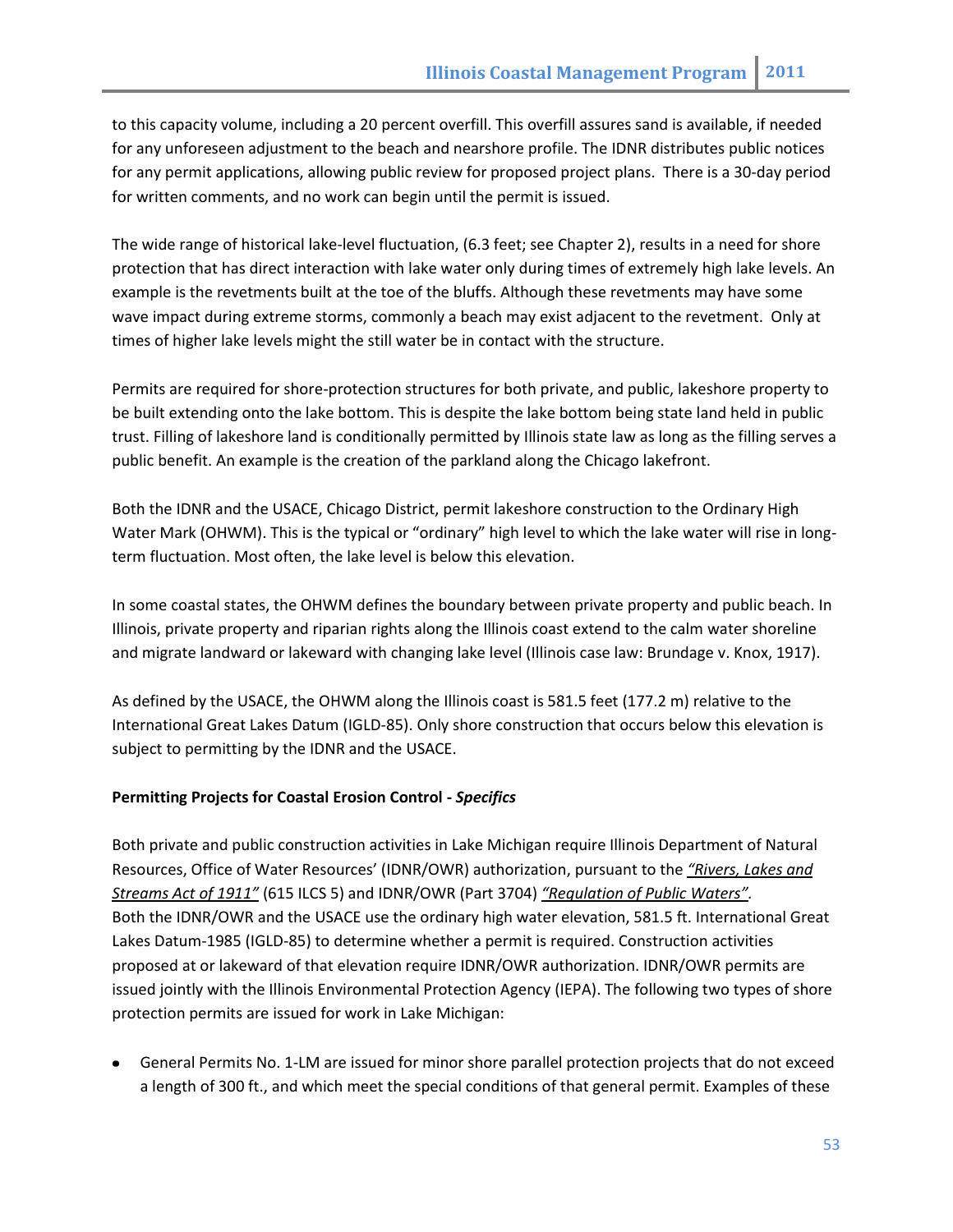projects would be stone revetments or steel sheet pile bulkheads built at the toe of a bluff. This permit does not require the issuance of a public notice but does require IEPA approval.

All other types of shore protection projects proposed, within or adjacent to, and below an elevation of 581.5 IGLD-85 require a regular permit from IDNR. Examples of these types of projects include but are not limited to, revetments (longer than 300 ft.), seawalls or bulkheads (longer than 300 ft.), groins, breakwaters/offshore structures, beach nourishment, piers, and modifications to existing structures. These types of projects require the issuance of a 28-day public notice. These projects are reviewed by IDNR/OWR for compliance with Part 3704 Rules, and also require IEPA approval prior to a permit being issued.

Projects proposed outside the waters or the influence of Lake Michigan coastal processes, and which are entirely above the Department's regulatory elevation of 581.5 (IGLD-85), do not require a permit. These include projects on a bluff, and areas upslope or landward of the existing bluff toe or bluff toe protecting structure. Projects on bluffs or otherwise outside IDNR jurisdiction may still be within the ICMP boundary, and thus must be in accordance with ICMP enforceable policies. If a proposed activity would degrade water quality of Lake Michigan it would require a permit. Maintenance work associated with the restoration of an existing permitted project to its original specifications does not require a new permit.

As previously noted, IDNR/OWR personnel must determine whether a proposed shore protection project complies with the Department's Part 3704 Rules. Section 3704.70 specifically prohibits the conversion of public waters to private land by filling; however, fill material may be placed in public waters for such things as bank, shore or bluff protection, and beach nourishment. Section 3704.80(a) specifies that the proposed activity must not: 1) cause an obstruction to, or interfere with, the navigability of a public body of water, 2) result in an encroachment on a public body of water, 3) cause impairment of any rights, interests or uses of the public in any public body of water or to its natural resources, or 4) cause bank or shoreline instability on other properties.

Section 3704(b) outlines additional information an applicant should submit if the proposed activity might cause one or more of these impacts. Section 3704.90 contains the standards IDNR uses to determine whether a permit should be issued. Generally, proposed offshore structures should be located as close as possible to the shore and be no larger than needed to protect the applicant's property. The size of the structure including height, length, etc. should be comparable to adjoining structures in the area. Where possible, the project should provide some type of reasonable access over or around it on the landward side.

Upon receipt of an application, an initial review will determine the need for clarification, or additional information, if any. At the same time, the applications are forwarded to the IDNR, Office of Realty and Environmental Planning for their review. The applicant is responsible for contacting the Illinois Historic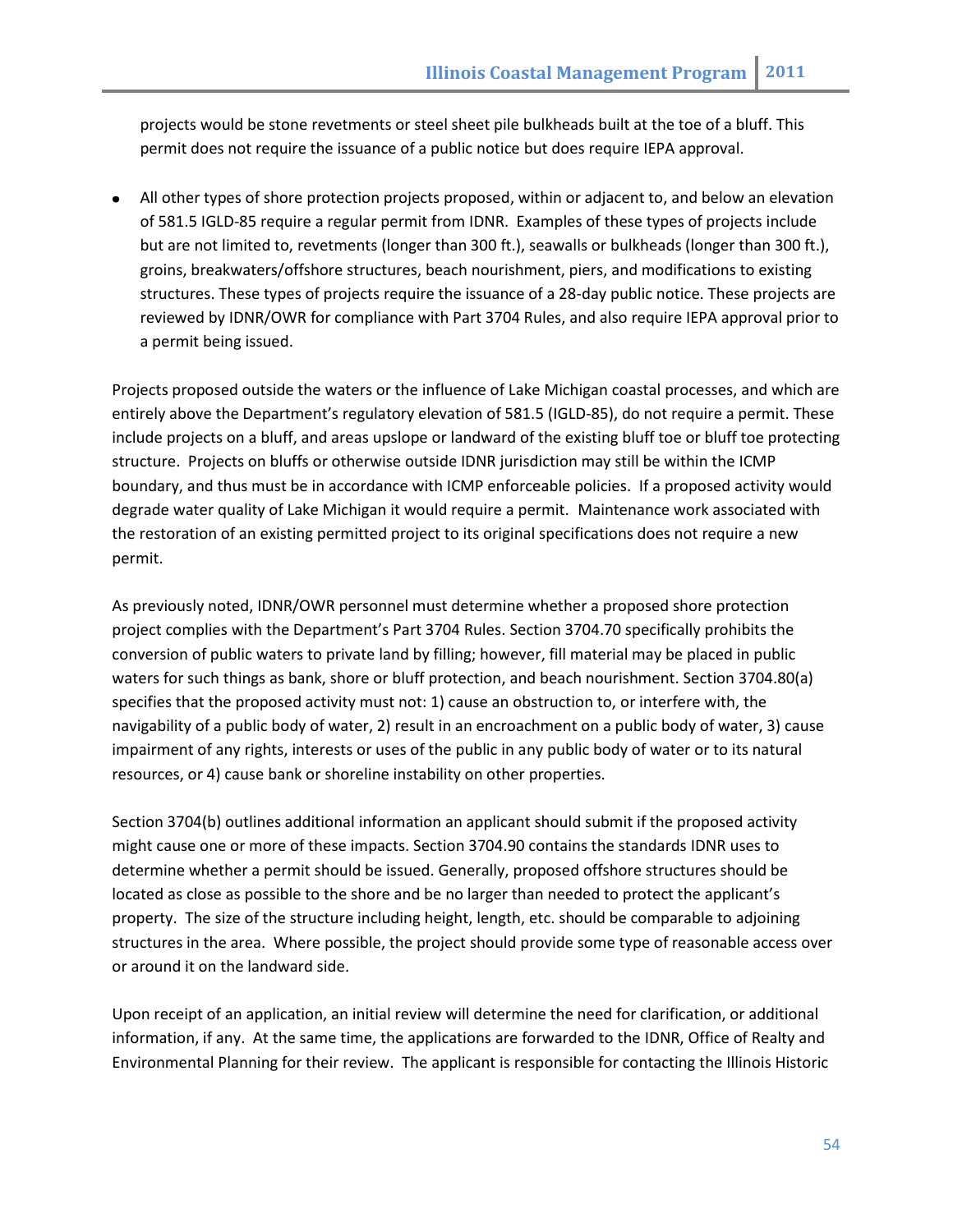Preservation Agency for any requirements they may have. If the initial review determines that a project will not require a permit, the Department will inform the applicant by letter.

If a project requires a Regular Permit, a public notice will be issued. For shore protection projects, the minimum public notice period will be 28 days. This public notice period may be extended if needed to allow interested parties the opportunity to prepare and submit comments.

Once the Department has received all the required information including public notice comments and responses, it will determine whether the proposed project is in compliance with the provisions of our Part 3704 Rules. If the project is found to be in compliance with these rules, an IDNR/OWR Permit will be issued. If it is found not to be in compliance with the Part 3704 Rules, a denial letter will be issued. All denials are issued without prejudice and include a detailed explanation.

### **ICMP Coastal Erosion Assessment and Planning**

Assessment

The vast majority of the Lake Michigan coastline in Illinois is protected from erosion by hardened structures. IDNR estimates that upwards of 85 percent is protected, and that much of this work was financed privately, specifically in the areas outside of public areas. In assessing coastal erosion issues, the ICMP reviews aerial photography that is conducted at three year intervals combined with visual inspections of areas not currently protected by hardened structures. Illinois Beach State Park represents approximately 95 percent of the area that is not currently protected by hardened structures.

Planning

When the IDNR erosion assessment process identifies a coastal erosion problem, the next step is to engage stakeholders and develop a management plan that incorporates several key perspectives regarding coastal processes along the Illinois coast. These are:

The Illinois coast was nearly all erosional in its pre-development setting. The exception was the southern end of the Zion beach-ridge plain. Human activity has been responsible, in places and at times, to focus and exacerbate erosion. However, the human erosional influence is additional to naturally occurring erosion.

Waves are the dominant agent of Illinois coastal change. Fluctuating lake levels, changing sediment budgets, and ice dynamics all contribute to change. However, waves provide the energy to move sediment and ice and cause the impact energy against shore structures.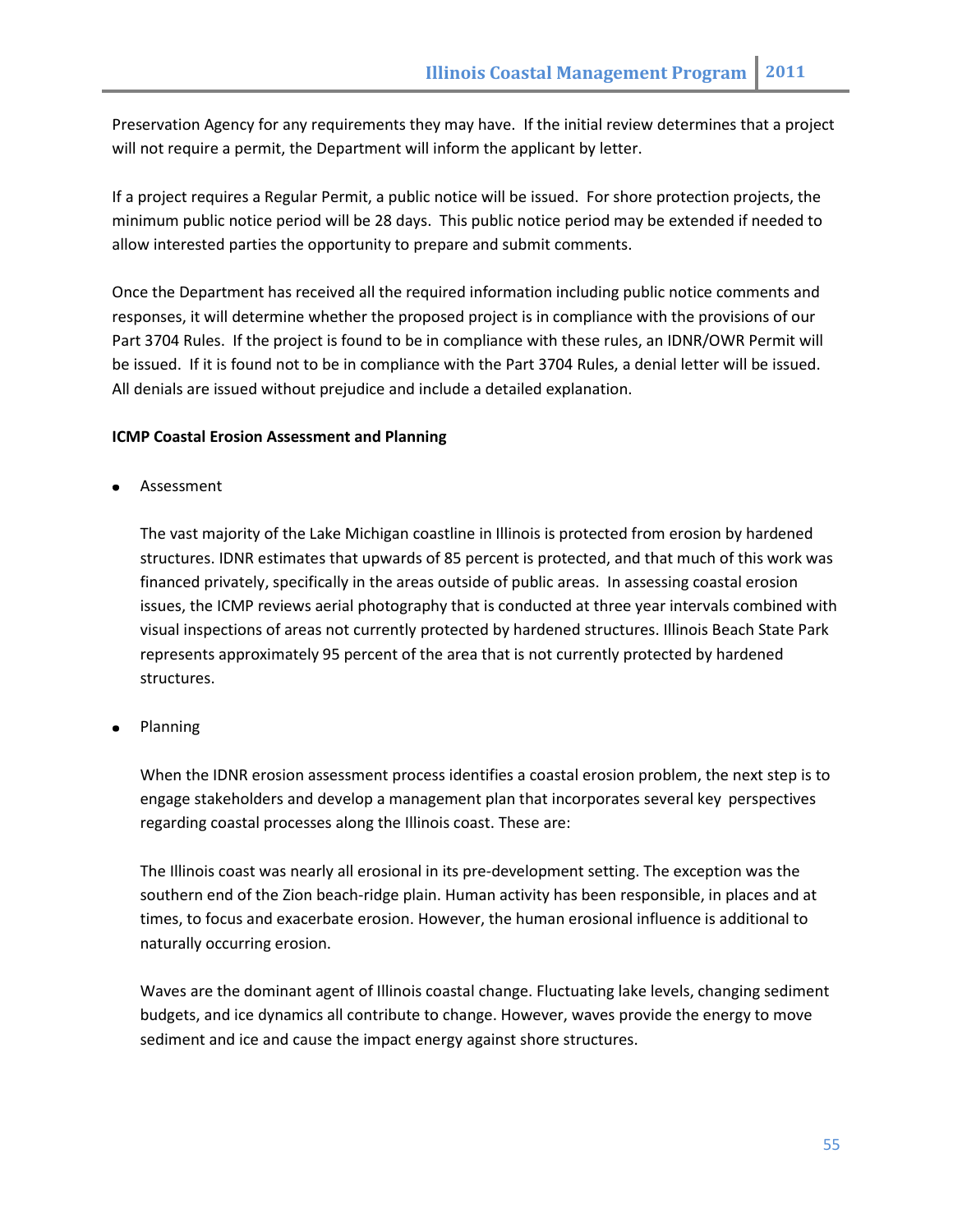Lake-level change is a continuous and natural process with various times scales (hourly, daily, monthly, seasonally, yearly, decadal and geologic). Erosion planning needs to include consideration of future lake-level change while also recognizing the uncertainty in long-term lake level prediction.

Waves are the agent for moving sediment along the Illinois coast. Sediment can be moved northward by waves from the southeast quadrant or southward by waves from the northeast quadrant. Because of the greater fetch for northerly waves, these produce the net and regional littoral transport which is from north to south.

The Illinois coast has experienced reduction in the volume of littoral sand in transport during historical time. This is a result of both reduced sediment input from shore and bluff erosion and structural blockage and entrapment of littoral sand. Conservation of existing sand resources is critical.

The Illinois coast is what is geo-technically called a "cohesive coast." This means the upland to nearshore profile primarily consists of cohesive materials (glacial till). Any sand or gravel along the beaches and nearshore are a lens or veneer superimposed on the cohesive material. Erosion of the cohesive materials is non-reversible.

Areas of greatest concern for coastal erosion will change with time, and the ICMP efforts toward erosion management will adjust accordingly. For example, in the 1970s, most of the bluff coast was a critical erosion area, and during the record high lake levels of 1986-1987 erosion of beaches, parkland and deteriorated shore protection was a major concern along the Chicago lakefront.

Although localized erosion "hot spots" may intermittently come to the forefront, the ICMP will maintain a continuing focus on two erosion areas of critical concern. These will have a priority for erosion mitigation and long-term management.

- Illinois Beach State Park: This park lakeshore is dependent on an adequate supply and transport of littoral sand to maintain a balanced sediment budget. The most severe erosion is presently in the North Unit, but the potential for severe erosion exists along all of the state park shore if a littoral sediment supply is deprived. A management plan for Long Term Coastal Stewardship of Illinois Beach State Park and North Point Marina was completed in 2001.The ICMP will not fund beach nourishment, but the ICMP will prioritize other ways that are ICMP compliant to assist IDNR erosion monitoring and management.
- Nearshore Lakebed: Depletion of sand cover across the nearshore lake bottom, and erosion of the glacial till lakebed will be a sustained management concern. Evaluation and monitoring of this erosion will be promoted and supported. This is an erosion process that has implications for permanent change to the morphology of the Illinois coast.